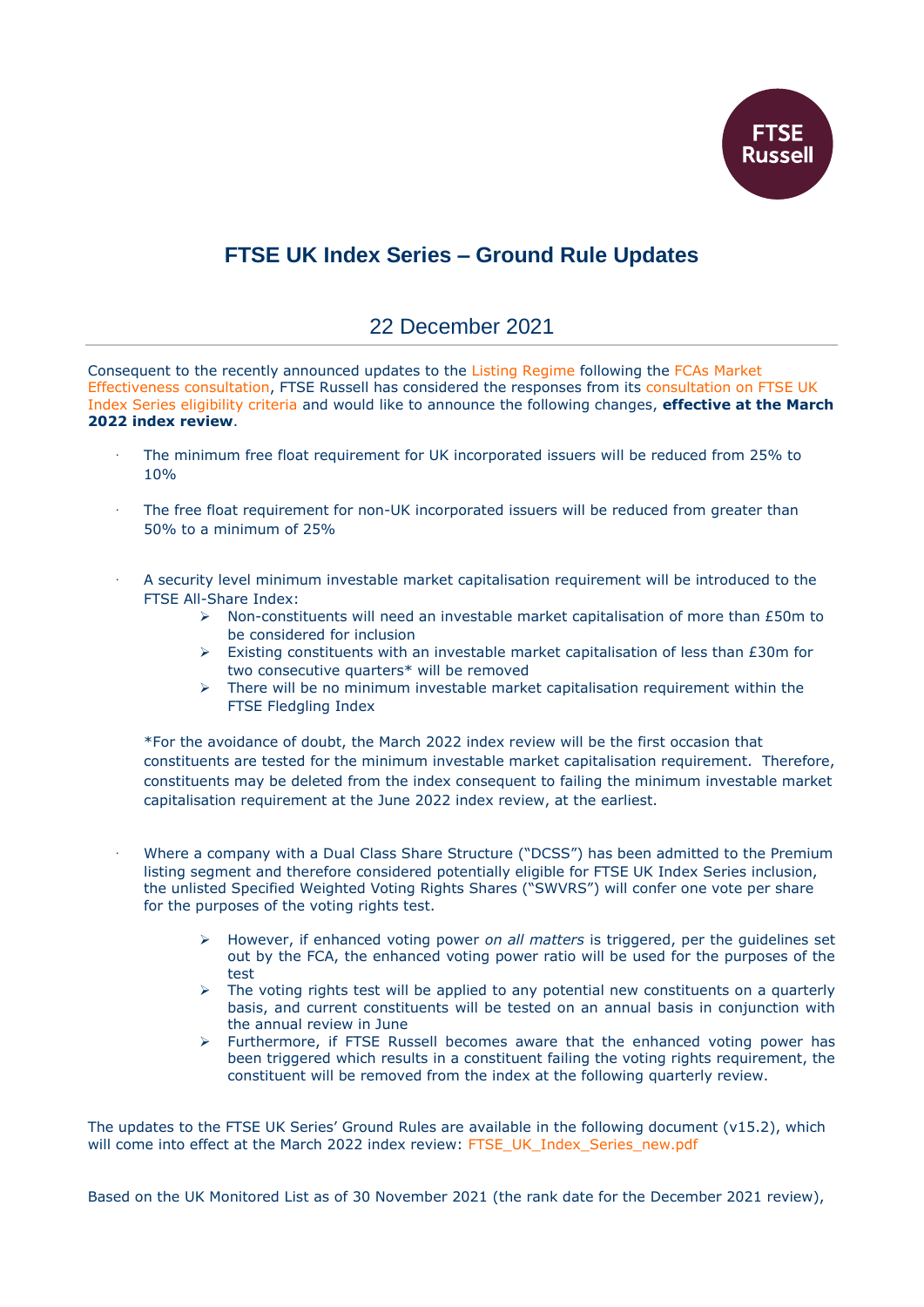## the **indicative** impact is provided below:

| Security                                           | Sedol          | <b>Current UK</b> | Indicative          | Reason         | <b>Index Weight Impact</b> |
|----------------------------------------------------|----------------|-------------------|---------------------|----------------|----------------------------|
| <b>Name</b>                                        |                | Index             | <b>Index Impact</b> |                |                            |
|                                                    |                | Membership        | (additions          |                |                            |
|                                                    |                |                   | subject to          |                |                            |
|                                                    |                |                   | satisfying all      |                |                            |
|                                                    |                |                   | inclusion           |                |                            |
|                                                    |                |                   | criteria)           |                |                            |
| <b>WAG</b>                                         |                | Non-              | Potential           | Passes the     | SmallCap: +0.197% All-     |
| Payment                                            | <b>BLGXWY7</b> | Constituent       | addition to the     | updated free   | Share: +0.0065%            |
| <b>Solutions</b>                                   |                |                   | <b>FTSE</b>         | float          |                            |
|                                                    |                |                   | SmallCap,           | requirement    |                            |
|                                                    |                |                   | FTSE UK All-        | for UK         |                            |
|                                                    |                |                   | Share               | incorporated   |                            |
|                                                    |                |                   |                     | <b>issuers</b> |                            |
| Ocean                                              | 0655790        | Non-              | Potential           | Passes the     | SmallCap: +0.197% All-     |
| <b>Wilsons</b>                                     |                | Constituent       | addition to the     | updated free   | Share: +0.0065%            |
|                                                    |                |                   | <b>FTSE</b>         | float          |                            |
|                                                    |                |                   | SmallCap,           | requirement    |                            |
|                                                    |                |                   | FTSE UK All-        | for non-UK     |                            |
|                                                    |                |                   | <b>Share</b>        | incorporated   |                            |
|                                                    |                |                   |                     | <b>issuers</b> |                            |
| <b>SLF</b>                                         | BFXYHJ1        | <b>FTSE</b>       | Deletion            | Fails the      | SmallCap: - 0.037% All-    |
| Realisation                                        |                | SmallCap,         |                     | minimum        | Share: -0.0012%            |
| Fund C                                             |                | FTSE UK All-      |                     | investable     |                            |
|                                                    |                | <b>Share</b>      |                     | market         |                            |
|                                                    |                |                   |                     | capitalisation |                            |
|                                                    |                |                   |                     | requirement    |                            |
|                                                    |                |                   |                     | (however,      |                            |
|                                                    |                |                   |                     | two            |                            |
|                                                    |                |                   |                     | consecutive    |                            |
|                                                    |                |                   |                     | quarterly      |                            |
|                                                    |                |                   |                     | fails will be  |                            |
|                                                    |                |                   |                     | required to    |                            |
|                                                    |                |                   |                     | trigger        |                            |
|                                                    |                |                   |                     | deletion)      |                            |
| <b>Aggregated Impact of all Indicative Changes</b> |                |                   |                     |                | SmallCap: +0.357% All-     |
|                                                    |                |                   |                     |                | Share: +0.0118%            |

Note: the longer-term impact will be largely guided by the number of companies who choose to list on the Premium Segment consequent to the changes to the Listing Regime and satisfy the UK Series inclusion criteria, going forward.

FTSE Russell will continue to monitor for any further developments to the Listing Regime, including future consultations launched by the FCA, and will make further announcements in due course, if appropriate.

A copy of the current FTSE UK Index Series Ground Rules (v15.1) is also available using the following link: [FTSE\\_UK\\_Index\\_Series.pdf](http://www.ftse.com/products/downloads/FTSE_UK_Index_Series.pdf)

Or on the FTSE Russell website: [www.ftserussell.com](http://www.ftserussell.com/)